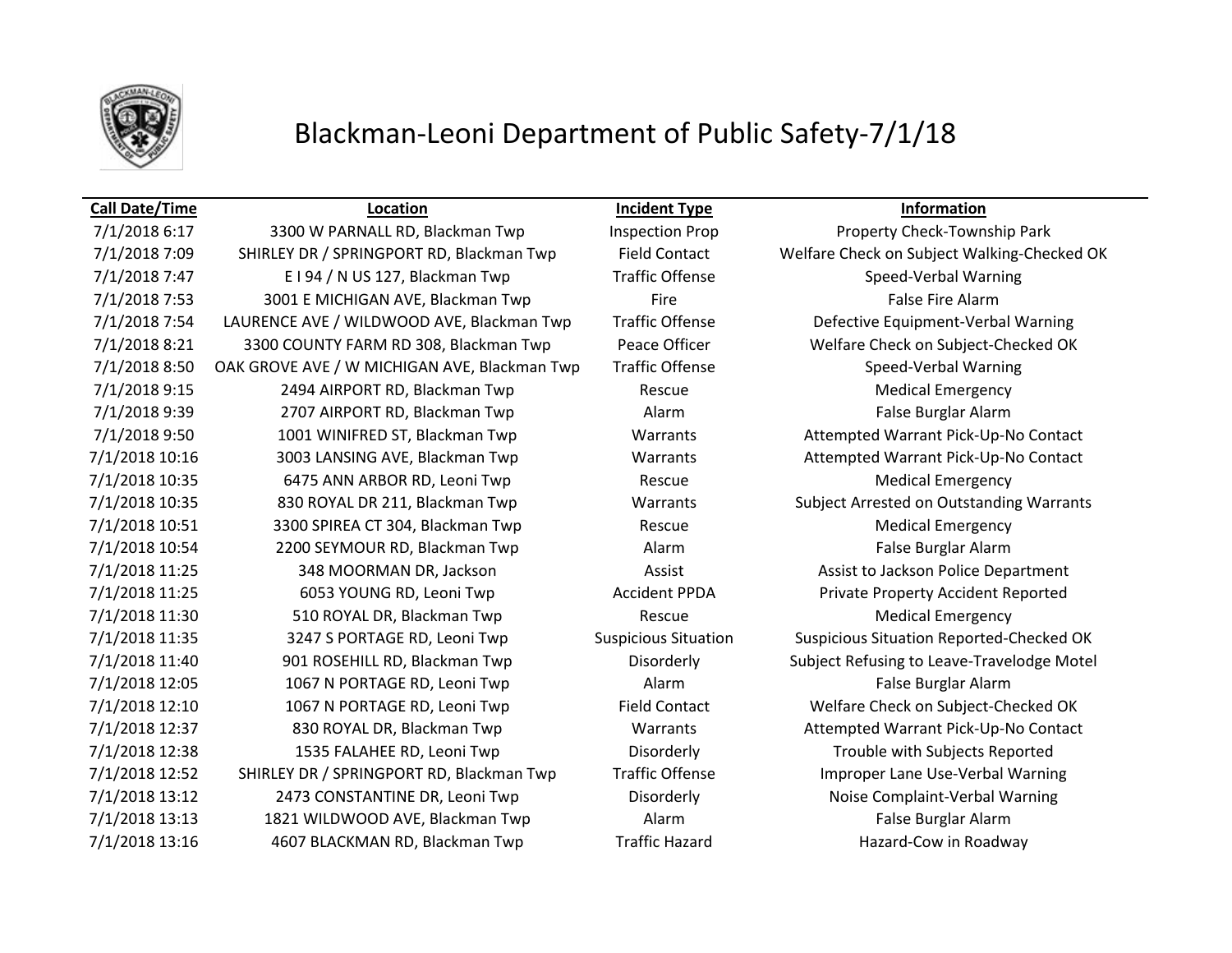

## Blackman-Leoni Department of Public Safety-7/1/18

7/1/2018 13:35 3755 VAN HORN RD, Blackman Twp Animal Complaint Loose Dog Reported 7/1/2018 14:12 205 VISTA DR, Leoni Twp Fire Fire Fire Natural Gas Leak 7/1/2018 14:20 125 WATTS ST, Blackman Twp Domestic Domestic Dispute-Verbal 7/1/2018 15:15 150 AMOS ST, Blackman Twp Rescue Medical Emergency 7/1/2018 16:02 W I 94 / COOPER RD, Blackman Twp Traffic Hazard Hazard Hazard-Metal in Roadway 7/1/2018 16:30 1948 COOPER RD, Blackman Twp Rescue Rescue Medical Emergency 7/1/2018 16:33 712 AIRPORT RD, Blackman Twp Alarm Alarm False Burglar Alarm 7/1/2018 16:38 3333 E MICHIGAN AVE, Leoni Twp Larceny Retail Fraud-Meijer 7/1/2018 18:11 4554 TUDOR LN, Blackman Twp Suspicious Situation Suspicious Situation Reported 7/1/2018 18:19 5547 DOGWOOD DR, Leoni Twp Domestic Domestic Dispute-Verbal 7/1/2018 21:01 1044 WINIFRED ST, Blackman Twp Rescue Rescue Medical Emergency 7/1/2018 21:02 2777 AIRPORT RD, Blackman Twp Larceny Retail Fraud-Meijer 7/1/2018 21:56 E I 94 / SARGENT RD, Leoni Twp Traffic Offense Speed-Citation Issued 7/1/2018 22:04 355 CEDAR DR, Leoni Twp Fire Fire Fire Bedroom Fire-Minor Damage

**Call Date/Time Location Incident Type Information**

7/1/2018 13:18 3702 PAGE AVE, Leoni Twp Suspicious Situation Suspicious Situation Reported-Checked OK 7/1/2018 14:37 1700 W MICHIGAN AVE, Blackman Twp Animal Complaint Welfare Check on Dog-Unable to Locate 7/1/2018 14:42 N DETTMAN RD / BLAKE RD, Blackman Twp Accident Other Motorcycle/Deer Accident-Fatal Accident 7/1/2018 16:21 419 BROAD ST, Leoni Twp Peace Officer Welfare Check on Subject-Transported to Hospital 7/1/2018 18:24 1104 PETERSON LN, Leoni Twp Peace Officer Welfare Check on Subject-Unable to Locate 7/1/2018 18:46 E I 94 / S US 127, Blackman Twp Hit and Run Hit and Run Hit and Run Accident-No Injuries 7/1/2018 18:50 901 ROSEHILL RD, Blackman Twp Disorderly Subject Refusing to Leave-Travelodge Motel 7/1/2018 19:03 1535 BOARDMAN RD, Blackman Twp Stolen Vehicle Stone Colored 2000 Chevy Silverado Stolen-Lowe's Lot 7/1/2018 19:14 3212 SEYMOUR RD, Blackman Twp Traffic Hazard Hazard Hazard-Powerline in Roadway 7/1/2018 20:05 ROSEHILL RD / COOPER RD, Blackman Twp Motorist Assist Motorist Assist-Vehicle Problems 7/1/2018 20:57 2768 GRANADA DR 2A, Blackman Twp Suspicious Situation Suspicious Subject Reported-Unable to Locate 7/1/2018 21:25 5400 SEYMOUR RD, Leoni Twp Field Contact Subjects in Vehicle-Checked OK 7/1/2018 21:39 6275 RIVES JUNCTION RD, Blackman Twp Disorderly Subject Refusing to Leave-Dollar General 7/1/2018 21:52 3300 W PARNALL RD, Blackman Twp Inspection Prop Property Check-Township Park